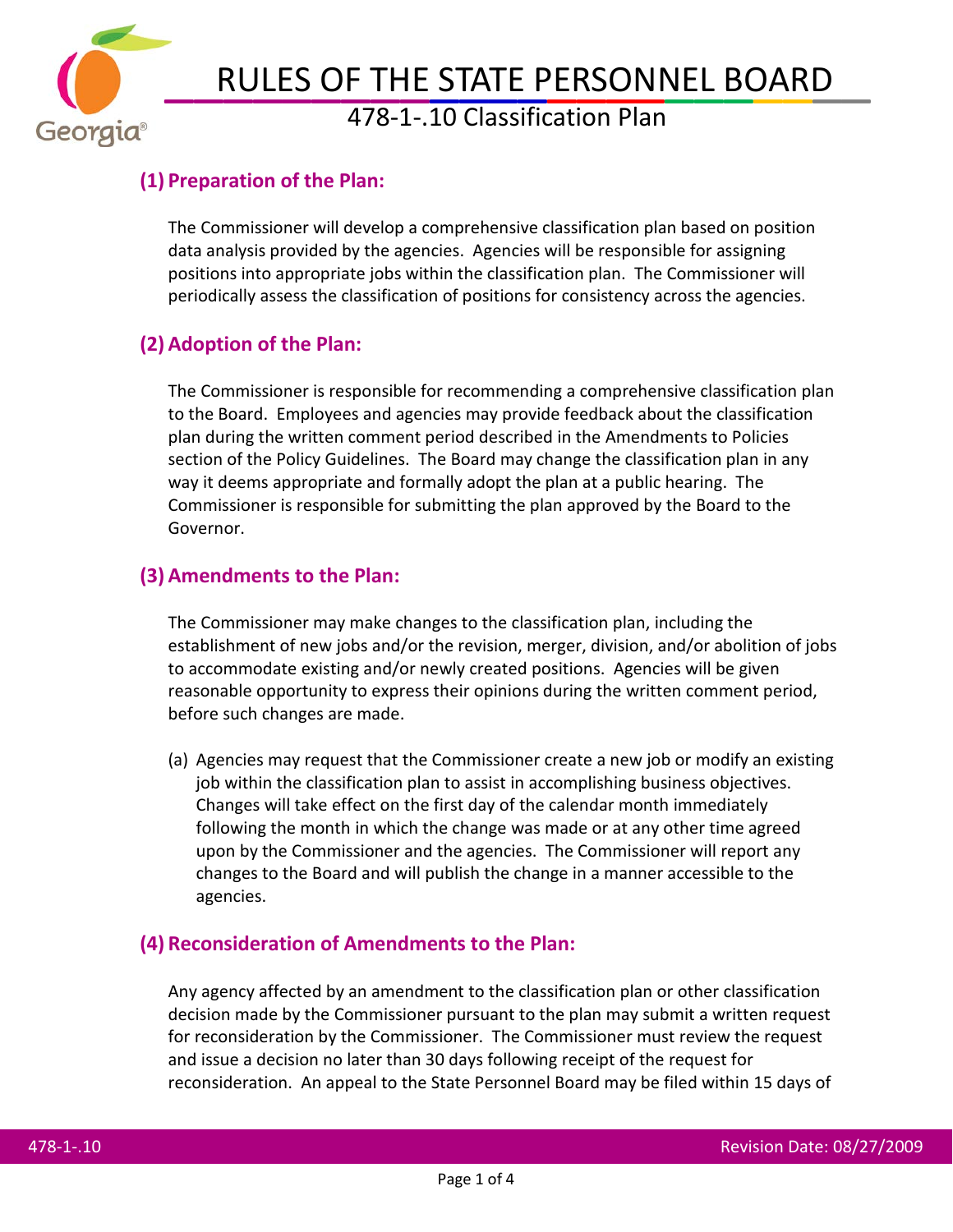issuance if the agency does not agree with the Commissioner's decision. The State Personnel Board's decision will be final.

### **(5)Job Descriptions:**

A job consists of duties and responsibilities and therefore may be comprised of one or more positions. In contrast, a position refers to a set of duties and responsibilities assigned or delegated for performance by one person.

(a) Job descriptions generally illustrate the type of work performed by incumbents and specify the qualifications necessary to do that work. The language of a job description should not be construed as limiting or modifying the authority that agencies have or may be given to modify the duties and responsibilities of employees, or to direct and control their work. Each position should be allocated to the job title that best describes the position's type and level of responsibilities.

### **(6) Entry Qualifications:**

The State Personnel Administration, in partnership with the agencies, is responsible for developing entry qualifications for each job in the classification plan. Entry qualifications should set forth the competencies, experience and education necessary to perform job responsibilities satisfactorily.

## **(7) Preferred Qualifications:**

The preferred qualifications section (if applicable) should specify the types, amounts, and/or levels of work experience, training, education, certifications/licenses, and other competencies that would render an individual better suited to perform the job duties than another who does not possess the preferred qualifications. Applicants possessing preferred qualifications will generally be given first consideration in screening and hiring for positions in the job.

### **(8) Allocation and Reallocation of Positions:**

Positions that are substantially similar with respect to the type and level of work to be performed, level of supervision received, qualifications necessary for successful job performance, and external market value (where relevant) -- and for which most of the responsibilities assigned are essentially the same -- will be in the same job. Except as provided for in Appendix Rule 24, an employee does not have the right to appeal decisions relating to the allocation or reallocation of positions.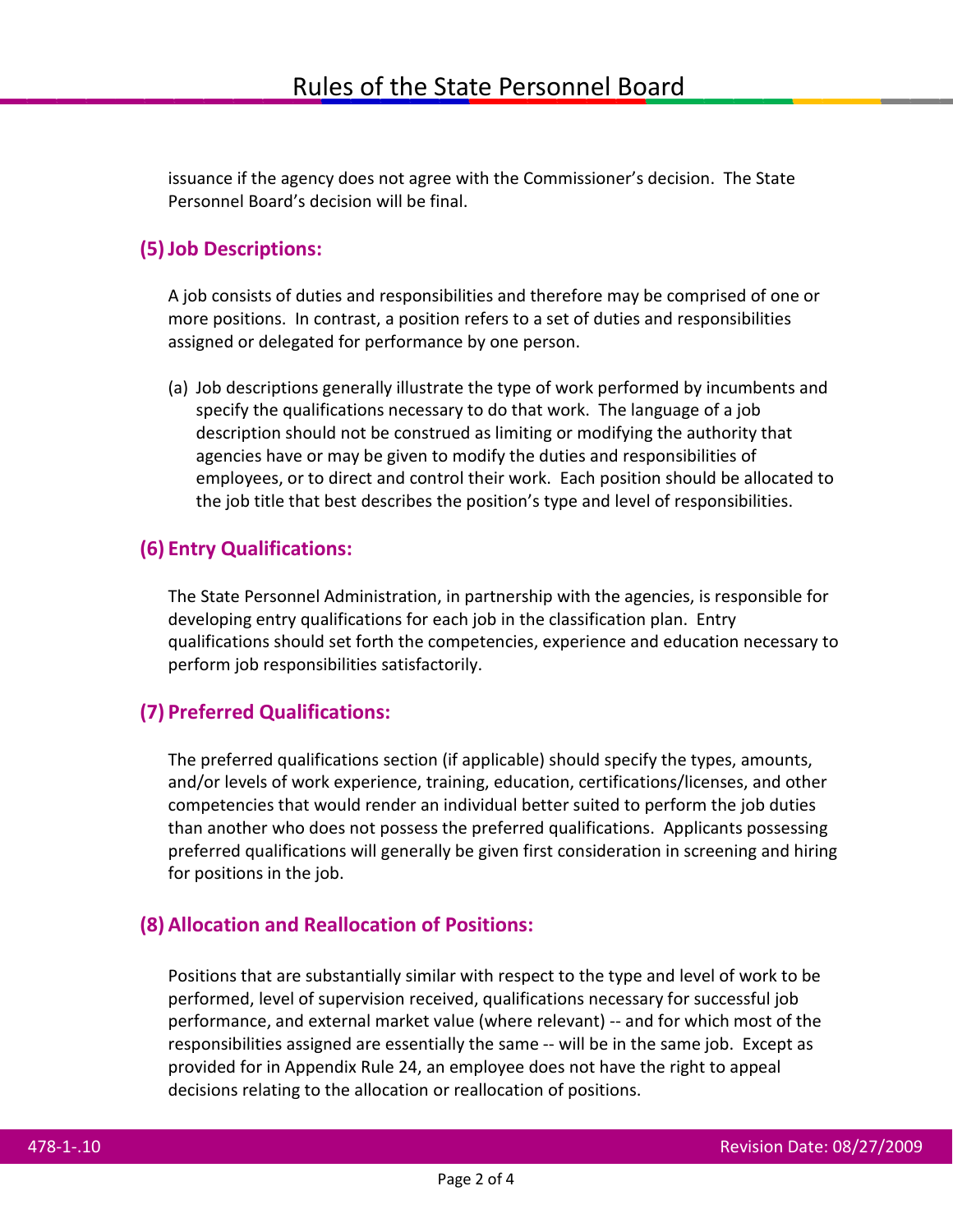- (a) Every position must be allocated to the appropriate job by the respective agency, which may request technical assistance from the Commissioner. Each agency is responsible for ensuring that positions are allocated and/or reallocated to appropriate jobs within the agency. Allocations and reallocations should be reported in a manner prescribed by the Commissioner. Periodically, the Commissioner will:
	- 1. Review allocations and reallocations to report the level of consistency in application across agencies and with the classification plan; and
	- 2. Conduct statewide studies to analyze and report the extent to which the responsibilities assigned to positions reflect the responsibilities in job descriptions, and to confirm that substantially similar positions are classified in the same job.

#### **(9)New, Changed, or Additional Positions:**

Whenever a new or additional position is authorized or created by an agency or the responsibilities of an existing position are substantially changed, the agency should allocate or reallocate the position as provided above.

#### **(10) Incumbents of Reallocated Positions:**

When a filled position is reallocated from one job to another due to a reevaluation of the position or a change in job responsibilities, the incumbent, if determined as eligible for promotion, transfer, or demotion to the new job, may remain in the position at the discretion of the agency. The employment status of the incumbent who does not remain in the position will be determined in accordance with other applicable provisions of these policies.

#### **Authority:**

O.C.G.A. Secs. 45-20-3, 45-20-3.1, 45-20-4, 45-20-16.

**History.** Original Rule entitled "Promotions, Transfers, Demotions, Relocations" adopted. F. July 31, 1985; eff. July 1, 1985, as specified by the Board. **Amended:** F. Jan. 15, 1987; eff. Dec. 29, 1986, as specified by the Board. **Amended:** F. Jan.22, 1988; eff. Nov. 12, 1987, as specified by the Board. **Amended:** F. Nov. 8, 1989; eff. June 28, 1989, as specified by the Board.

**Amended:** F. June 20, 1990; eff. July 1, 1990, as specified by the Board.

**Amended:** F. Sept. 3, 1992; eff. Aug. 6, 1992, as specified by the Board.

**Amended:** F. Nov. 16, 1992; eff. Sept. 21, 1992, as specified by the Board.

**Amended:** F. Apr. 9, 1993; eff. Mar. 8, 1993, as specified by the Board.